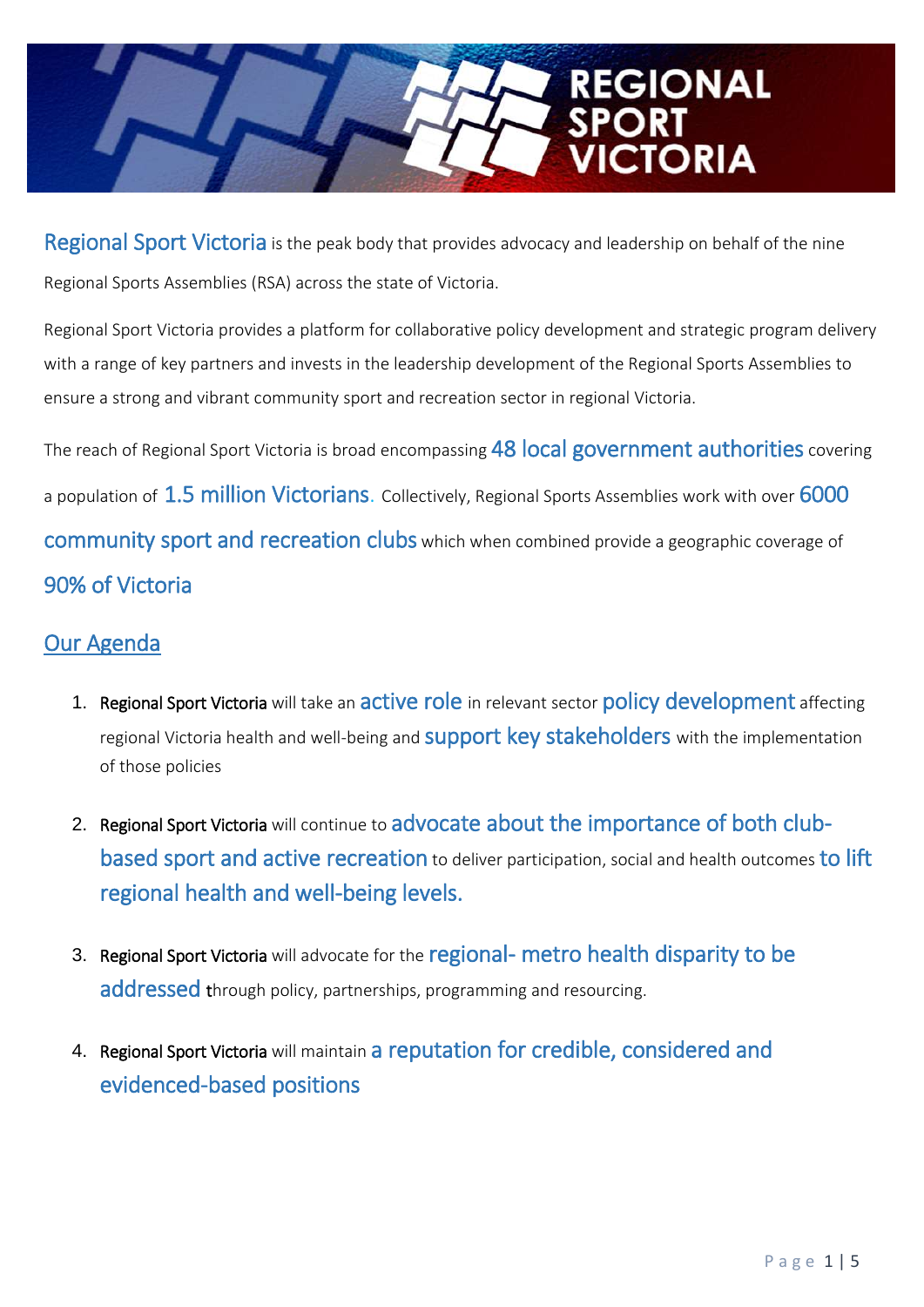# Current State Supported Programs Delivered By The RSV network

#### Access for All Abilities Program

"Access for All Abilities is a Victorian Government initiative coordinated by Sport and Recreation Victoria.

The program supports and develops inclusive sport and recreation opportunities for people with a disability throughout Victoria.

Families, friends, carers, clubs, sporting associations, leisure centres and community groups can get involved. Everyone involved benefits from Access for All Abilities"

<http://www.dpcd.vic.gov.au/sport/inclusive-sport/Access-For-All-Abilities>

#### Regional Sport & Recreation Program

Regional Sport and Recreation Program

"Sport and recreation plays a vital role in strengthening communities, particularly in rural and regional Victoria. The Victorian Government recognises that small populations and distance can make sustaining local sport and recreation groups difficult.

Sport and Recreation Victoria funds the Regional Sport and Recreation program (previously known as the Supporting Country Sport program) to help provide volunteer support, information and training and development opportunities to local clubs in rural and regional Victoria."

<http://www.dpcd.vic.gov.au/sport/Grants-and-Funding/supporting-country-sport-program>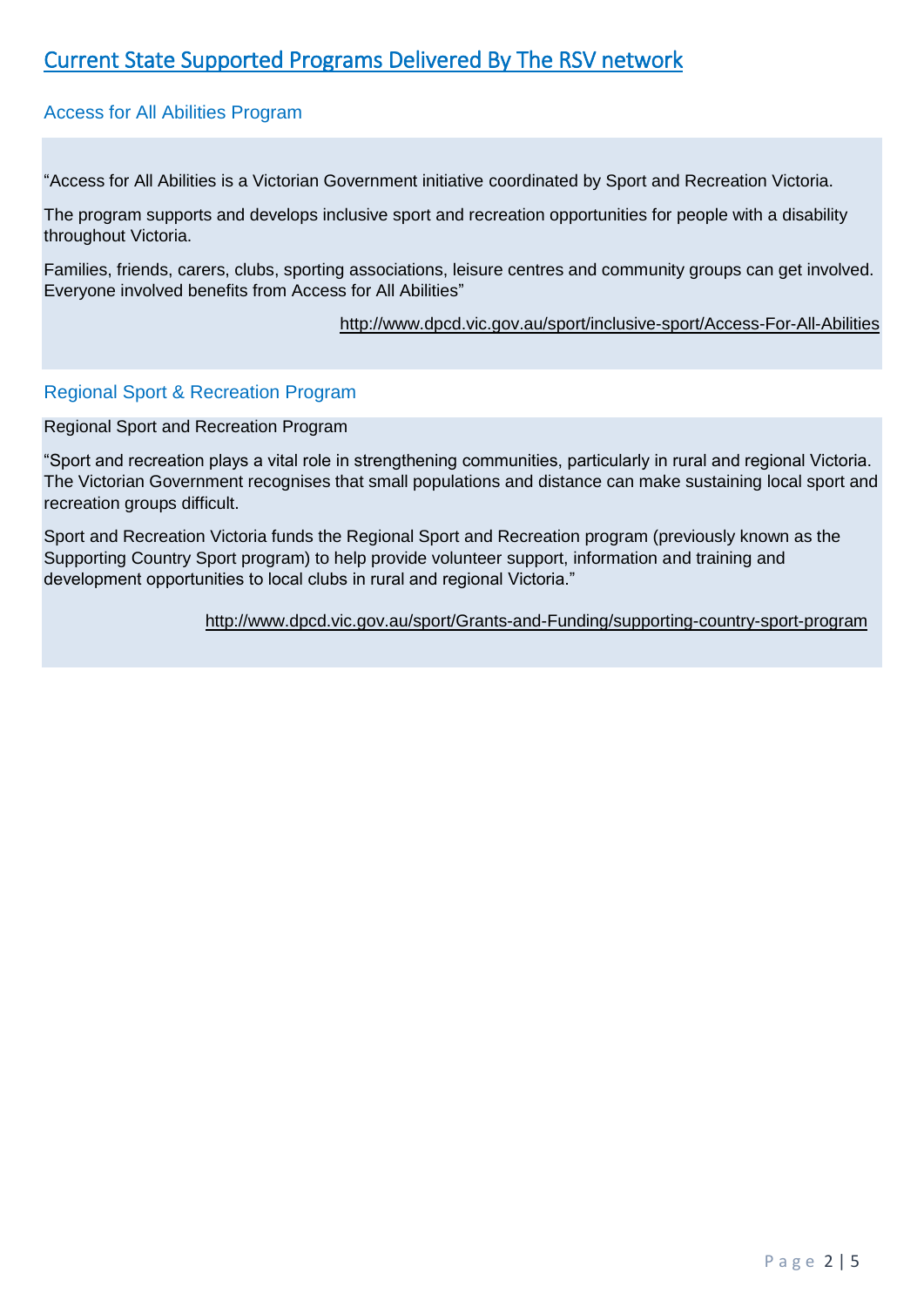# Our Local Priorities

- 1. Regional Sport Victoria will Connect communities to local sport & recreation clubs and physical activity opportunities
- 2. Regional Sport Victoria will Build capacity and sustainability of community sport and recreation clubs and volunteers
- 3. Regional Sport Victoria will Deliver programs to increase participation, activate communities and strengthen connections
- 4. Regional Sport Victoria will Grow participation and the lifelong enjoyment of sport and physical activity

#### Connect Communities

Connecting communities to local sport and recreation clubs and physical activity opportunities.

Regional communities view their local sporting clubs as a vital community hubs, providing social connection as sense of community and a place where local and regional identities enjoy a shared focus and outlet.

The social opportunities afforded through sport can sometimes be as important as the competitive aspect of engaging in sport. Working in partnership with sport and recreation clubs to broaden their participation opportunities will ensure both a focus on social as well as competitive involvement.

#### **Build Capacity**

Building the capacity and sustainability of community sport and recreation clubs and volunteers is critical to the future of regional communities.

Training, support and advocacy are ongoing requirements for regional community sporting clubs to ensure they can respond to the needs of their communities and provide places and settings where sport, social inclusion, health and wellbeing outcomes can be achieved.

#### Deliver Programs

Delivering programs to increase participation, activate communities and strengthen connections are the foundations of how regional sports assemblies work.

While the personal health and social benefits of physical activity are generally well understood, sport is being re-prioritised below other more demanding aspects of people's lives such as work and family commitments.

Working with key partners such as state sporting bodies, local government, schools and other stakeholders, RSAs will help to ensure the benefits of being involved in community sport can be sustained while promoting a view to encourage broader participation such as highlighting social sport aspects, opportunities for family involvement and flexibility in participation opportunities.

#### **Grow Participation**

Growing the participation and the lifelong enjoyment of sport and physical activity for regional Victorians will produce a broad range of health and social benefits for our society.

Being active in youth can assist with enjoying a lifelong experience with sport and physical activity. Connections between schools and clubs can assist in supporting young people into the continuum of participation, club programs and development pathways

Supporting the community sport sector in regional Victoria to respond to the needs of people who would like a less structured approach is core to growing participation and keeping people active throughout their life.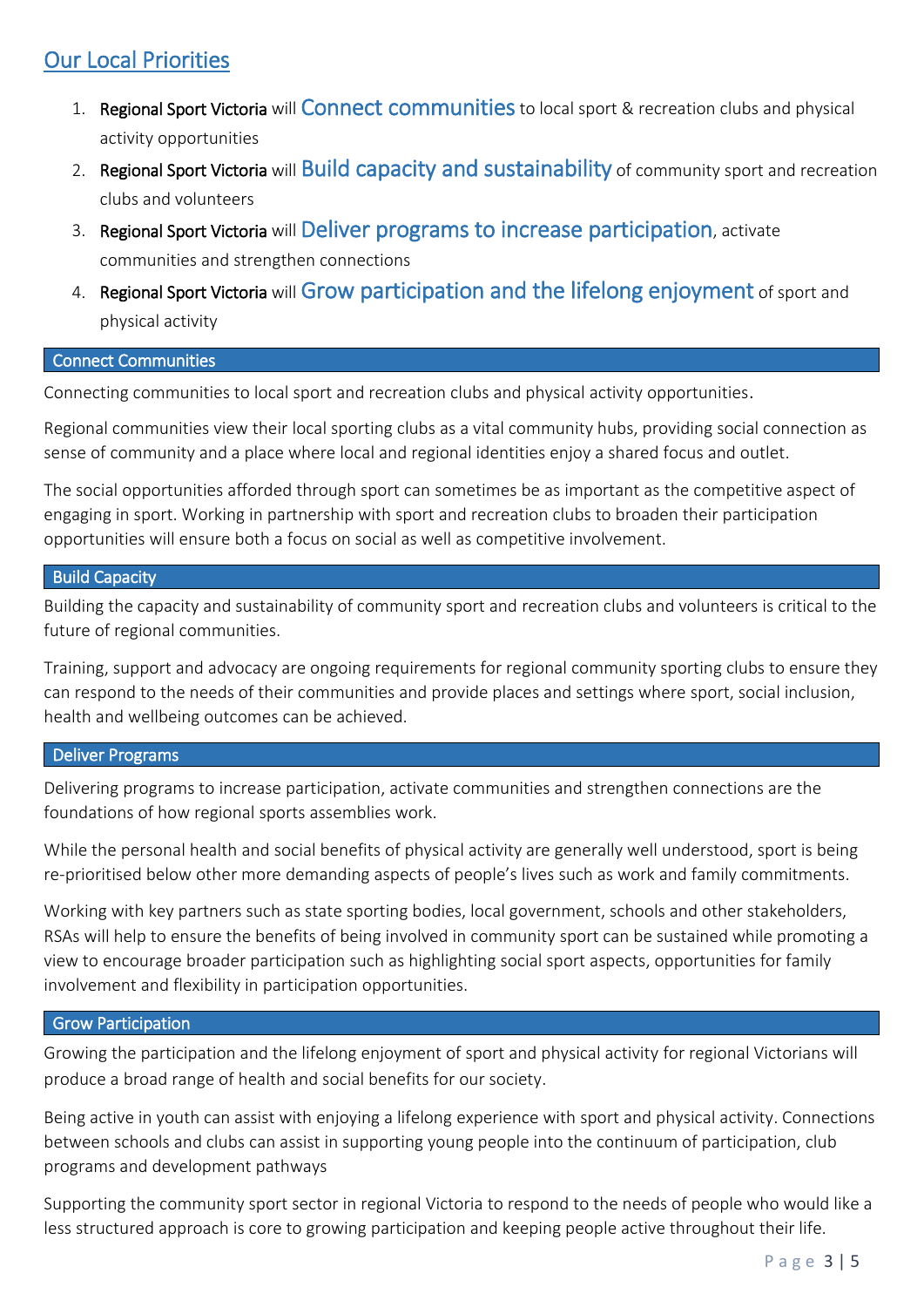# The Regional – Metropolitan Health Disparity

# Health and physical activity status in Regional Victoria

## Physical activity participation

- Regional Victoria has a consistently lower participation rate, a lower percentage of the population who are active at least 2 times weekly (on average).<sup>1</sup>
- The prevalence of Victorians undertaking sufficient levels of physical activity was higher among metropolitan Victorians than in rural Victoria. 2
- Sedentary and low levels of exercise were significantly higher in the highest disadvantaged quintile, those from regional and remote areas and those who speak a language other than English at home.<sup>3</sup>

### Cardio-vascular Disease

• The prevalence of cardiovascular disease was higher in rural areas than in the metropolitan area of Victoria<sup>2</sup>.

## Lifestyle Choices

- Rural Victorians were more likely to be daily smokers than were metropolitan Victorians.<sup>2</sup>
- Rural and regional Victorians are less healthy overall than their metropolitan counterparts, with many displaying poorer health-related characteristics and behaviours.<sup>4</sup>
- People in rural and regional Victoria on average are more likely to be overweight or obese, have higher rates of tobacco smoking, higher levels of alcohol consumption, and insufficient consumption of fruit and vegetables. 4

## **Obesity**

• Rural Victorians were more likely to be obese than were metropolitan Victorians.<sup>2</sup>

## Life Expectancy

• Victorians living in rural areas overall have lower life expectancy that those living in metropolitan areas.<sup>4</sup>

## **Disability**

• The proportion of all people with a disability is higher in rural and regional Victoria (22) percent) than in major cities (17%). The Same trend applies for people with the need for assistance with a core activity, which is 4.3% in metropolitan Melbourne, compared with 5 per cent outside Melborune.<sup>5</sup>